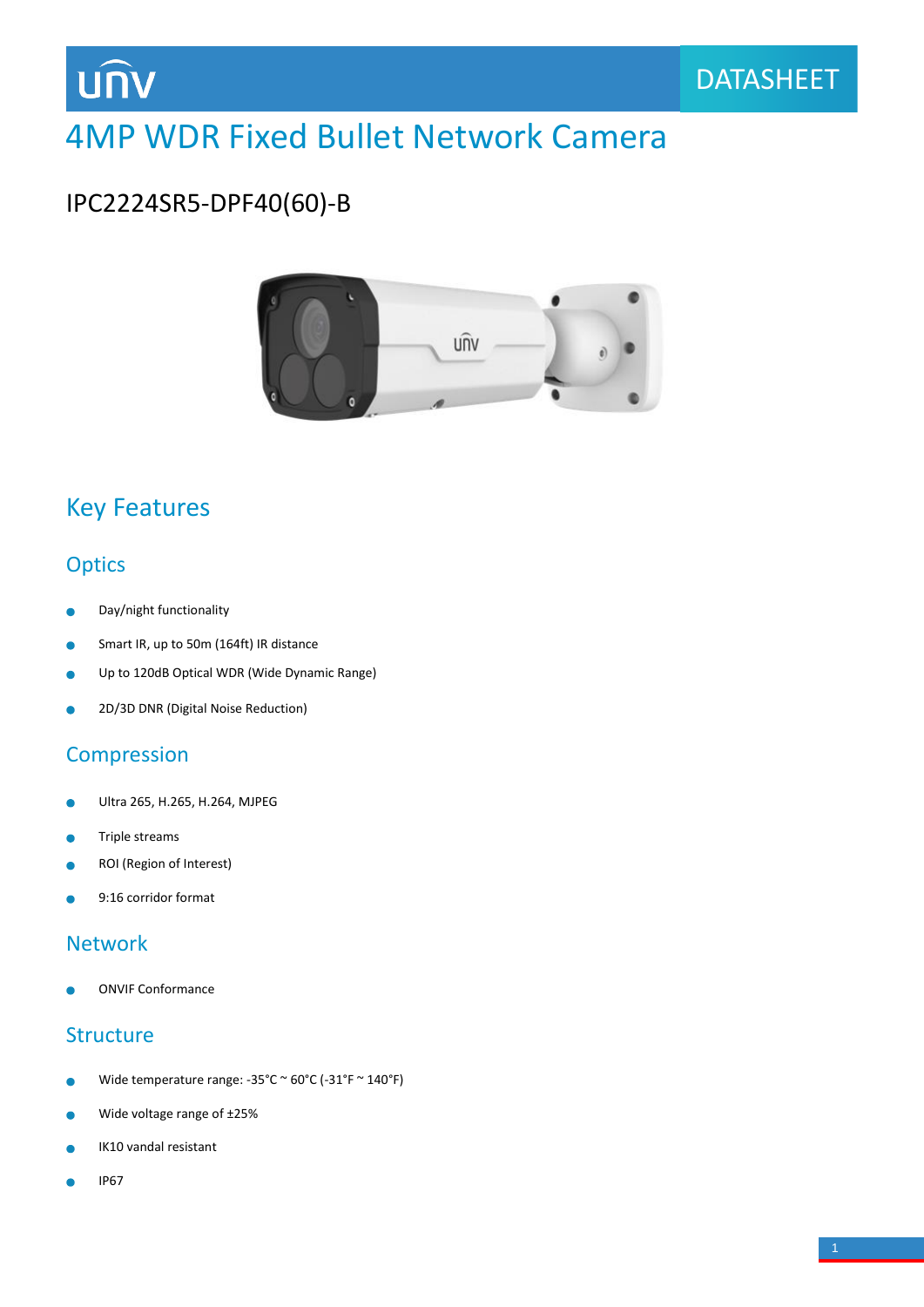ä

# Specifications

|                         | IPC2224SR5-DPF40-B                                                                                                                                                                   |                         |  | IPC2224SR5-DPF60-B |              |               |                   |              |  |
|-------------------------|--------------------------------------------------------------------------------------------------------------------------------------------------------------------------------------|-------------------------|--|--------------------|--------------|---------------|-------------------|--------------|--|
| Camera                  |                                                                                                                                                                                      |                         |  |                    |              |               |                   |              |  |
| Sensor                  | 1/3", 4.0 megapixel, progressive scan, CMOS                                                                                                                                          |                         |  |                    |              |               |                   |              |  |
| Lens                    | 4.0mm@F2.0                                                                                                                                                                           |                         |  |                    | 6.0mm@F2.0   |               |                   |              |  |
| <b>DORI Distance</b>    | Lens (mm)                                                                                                                                                                            | Detect (m)              |  | Observe (m)        |              | Recognize (m) |                   | Identify (m) |  |
|                         | 4.0                                                                                                                                                                                  | 90                      |  | 36                 |              | 18            |                   | 9            |  |
|                         | 6.0                                                                                                                                                                                  | 135                     |  | 54                 | 27           |               |                   | 13.5         |  |
| Angle of View (H)       | $78.9^\circ$                                                                                                                                                                         |                         |  |                    | $49.9^\circ$ |               |                   |              |  |
| Angle of View (V)       | $39.6^\circ$                                                                                                                                                                         |                         |  |                    | $27^\circ$   |               |                   |              |  |
| Angle of View (O)       | $97.1^{\circ}$                                                                                                                                                                       |                         |  |                    | $61.4^\circ$ |               |                   |              |  |
| Adjustment angle        | Pan: 0° ~ 360°                                                                                                                                                                       | Tilt: $0^{\circ}$ ~ 90° |  |                    |              |               | Rotate: 0° ~ 360° |              |  |
| Shutter                 | Auto/Manual, $1 \approx 1/100000$ s                                                                                                                                                  |                         |  |                    |              |               |                   |              |  |
| Minimum Illumination    | Colour: 0.03Lux (F2.0, AGC ON)<br>OLux with IR on                                                                                                                                    |                         |  |                    |              |               |                   |              |  |
| Day/Night               | IR-cut filter with auto switch (ICR)                                                                                                                                                 |                         |  |                    |              |               |                   |              |  |
| Digital noise reduction | 2D/3D DNR                                                                                                                                                                            |                         |  |                    |              |               |                   |              |  |
| S/N                     | >55dB                                                                                                                                                                                |                         |  |                    |              |               |                   |              |  |
| IR Range                | Up to 50m (164ft) IR range                                                                                                                                                           |                         |  |                    |              |               |                   |              |  |
| Defog                   | Digital Defog                                                                                                                                                                        |                         |  |                    |              |               |                   |              |  |
| <b>WDR</b>              | 120dB                                                                                                                                                                                |                         |  |                    |              |               |                   |              |  |
| Video                   |                                                                                                                                                                                      |                         |  |                    |              |               |                   |              |  |
| Video Compression       | Ultra 265, H.265, H.264, MJPEG                                                                                                                                                       |                         |  |                    |              |               |                   |              |  |
| H.264 code profile      | Baseline profile, Main Profile, High Profile                                                                                                                                         |                         |  |                    |              |               |                   |              |  |
| Frame Rate              | Main Stream: 4MP (2592*1520), Max 20fps; 4MP (2560*1440), Max 25fps; 3MP (2048*1520), Max 30fps;<br>Sub Stream: 2MP (1920*1080), Max 30fps;<br>Third Stream: D1 (720*576), Max 30fps |                         |  |                    |              |               |                   |              |  |
| 9:16 Corridor Mode      | Supported                                                                                                                                                                            |                         |  |                    |              |               |                   |              |  |
| <b>HLC</b>              | Supported                                                                                                                                                                            |                         |  |                    |              |               |                   |              |  |
| <b>BLC</b>              | Supported                                                                                                                                                                            |                         |  |                    |              |               |                   |              |  |
| OSD                     | Up to 8 OSDs                                                                                                                                                                         |                         |  |                    |              |               |                   |              |  |
| Privacy Mask            | Up to 8 areas                                                                                                                                                                        |                         |  |                    |              |               |                   |              |  |
| ROI                     | Up to 8 areas                                                                                                                                                                        |                         |  |                    |              |               |                   |              |  |
| <b>Motion Detection</b> | Up to 4 areas                                                                                                                                                                        |                         |  |                    |              |               |                   |              |  |
| <b>Storage</b>          |                                                                                                                                                                                      |                         |  |                    |              |               |                   |              |  |
| <b>Edge Storage</b>     | Micro SD, up to 256GB                                                                                                                                                                |                         |  |                    |              |               |                   |              |  |
| Network Storage         | ANR                                                                                                                                                                                  |                         |  |                    |              |               |                   |              |  |
| <b>Network</b>          |                                                                                                                                                                                      |                         |  |                    |              |               |                   |              |  |
| Protocols               | IPv4, IGMP, ICMP, ARP, TCP, UDP, DHCP, PPPoE, RTP, RTSP, RTCP, DNS, DDNS, NTP, FTP, UPnP, HTTP, HTTPS, SMTP, 802.1x,<br>SNMP, QoS                                                    |                         |  |                    |              |               |                   |              |  |
| Compatible Integration  | ONVIF (Profile S, Profile G, Profile T), API                                                                                                                                         |                         |  |                    |              |               |                   |              |  |
|                         |                                                                                                                                                                                      |                         |  |                    |              |               |                   |              |  |